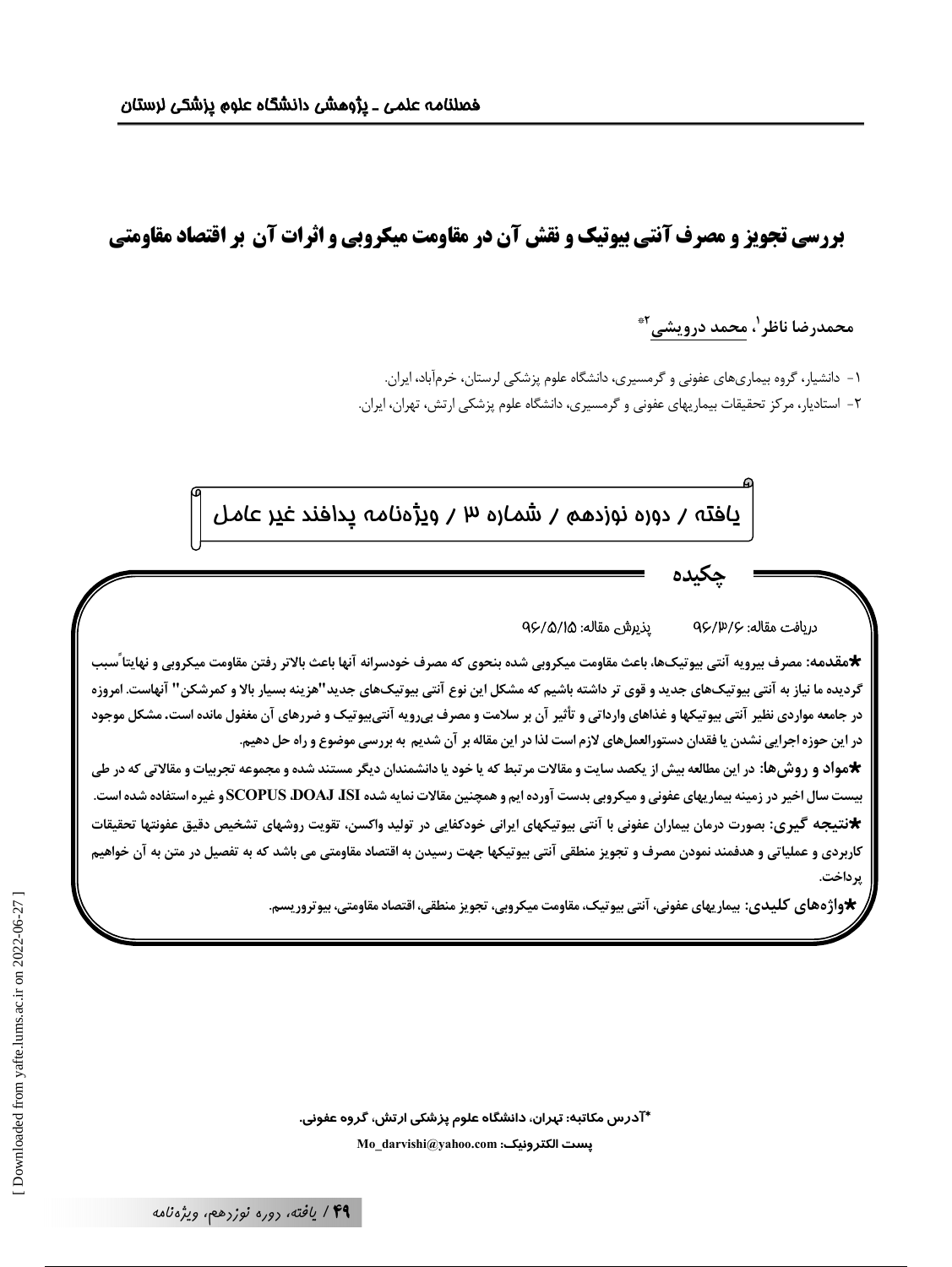#### مقدمه

معمولاً کلمه میکروب در ذهـن مـا بـه موجـودات بسـیار ریزی اطلاق مے شود که باعث بے وز بیمـاری در بـدن انسـان می شود. این ذهنیت با تعریف ابن سینا، دانشمند قـرون دهـم و یازدهم میلادی که گفته بود:

"موجودات ريزي موجب بيماري مـيشـود" هـم خـواني دارد؛ گرچه این دیدگاه تا حدودی درست می باشد اما به طـور کلی واژه میکروبیک اصطلاح کلی و غیرعلمـی اسـت کـه بـه باكتريها، ويروسها، آغازيان و مخمرهـا گفتـه مـيشـود؛ البتـه منظـور از ايــن واژه در زبــان محــاوره اي بيشــتر ويروســها و باکتریهای بیماریزا میباشد(۳-۱).

سابقه درمان عفونتها و استفاده از بعضی مواد خام به عنــوان عامل ضد میکروب به هشتصد یا هشتصد سـال قبـل از کشـف پنیسیلین به وسیله فلمینگ در سال ۱۹۸۲ برمی گـردد؛ زمـانی که چینی ها یاد گرفته بودند که از شیره کیک زده لوبیای شـور برای درمان عفونتها استفاده کنند (۳٬۲).

انواع آنتی بیوتیکها هم از میکرو ارگانیسمهایی مانند قارچها، باکتریها و هم از تغییـرات مولکـولی بـر روی آنتــ , بیوتیکهـای طبیعی به دست می آید؛ با وجود تمام تلاشی که برای جلوگیری از بروز عفونتهای مختلف و درمان آنها میشود به نظر مـی٫سـد که از زمانهای بسیار دور بشر با انواع و اقسـام عفونتهـا رو بـه رو بوده است و شاید تصور اینکه روزی جهان ما بدون عفونت و یـا بدون مـیـکروارگانیسمهای بوجود آوردنده عفونت بـوده و یـا در آينده باشد زياد منطقى و قابل قبول به نظر نمـيرسـد در ايـن شرایط بعید است بتوان تصور نمود کـه روزی آنتـیبیوتیکهـا از زندگی ما حذف شوند، تصور جهان بدون آنتےبیوتیکهـا ماننـد تصور کشوری بدون سرباز است. اگـر نمیتـوان جهـان را بـدون میکروب و بدون آنتے بیوتیک تصور نمود؛ پرسش این است کـه آیا حتماً باید مقاومت میکروبی هم وجود داشته باشد و یا اینکـه با تلاش و کوششش میتـوان نـه تنهـا جهـانی بـدون مقاومـت میکروپی را تصور نمود بلکه در آن جهان زندگی هم کرد (۴،۳).

جمعیت ایران معادل جمعیت چین، مصرف آنتے ہیوتیک دارد از طرفي مصرف نابجاي آنتي بيوتيك ها بر خــلاف فلســفه اقتصــاد مقاومتی است" چرا که مصـرف بیرویــه آنتــی.یوتیــک هــا، باعـث مقاومت میکروبے شـده؛ بنحـوی کـه آنتـی بیوتیکهـایی ماننـد پنی سیلین و آموکسی سـیلین بـر روی بسـیاری از بیمـاریهـای ميکروبي بي¦ثر شده است و مصرف خودسـرانه آنهـا باعـث بـالاتر رفــتن مقاومــت ميكروبــى و نهايتــاً ســبب گرديــده مــا نيــاز بــه آنتیبیوتیک های جدید و قویتر داشته باشیم که مشکل ایـن نـوع آنتي بيوتيک هاي جديد"هزينه بسيار بـالا و کمرشـکن" آنهاسـت  $(\mathcal{N}-\Delta)$ 

### مواد و روش ها

در طی این مطالعه از مجموعه تجربیات و مقالاتی کـه در طی بیست سال اخیـر در زمینــه بیماریهـای عفـونی و میکروبی بدست آورده ایم و همچنین مقالات نمایه شـده SCOPUS ،DOAJ ،ISI و غيره استفاده شده است.

مقاومت میکروبی از کجا و چگونه آغاز شد؟

در مورد منشاء پیدایش مقاومت ابتدا باید بـه سـالهای ابتدایی قرن بیستم برگردیم یعنی زمانیکـه آنتـیبیوتیکهـا كشـف شـدند و عوامـل عفونـت را از بـين بردنـد همـه خوشحال بودند و پس از آن درست در اواسط قرن بیستم، مصرف كلينيكي آنتي بيوتيكها شروع شد، چنـد سـال بعـد ظهـور ميكروبهـاي مقـاوم پيـدا شـد. در همــين حـال دانشمندان سعی کردنـد آنتـی بیوتیکهـای جدیـدی را بـه وجود آورند. این مسأله منجر بـه شـروع مسـابقهای بـرای تولید آنتی،بیوتیکهای جدید و ظهور میکروبهای مقـاوم بـه آنتی بیوتیکها شد و داستان تا به امروز ادامه دارد (۵).

باکتریها موجودات هوشمند زنده ای هســتند کــه وقتــی در مقابل ناساز گاري محيطي قرار مي گيرنــد، عكــس العمــل نشــان م دهند. به بیان دیگ تغییـرات ژنتیکـی کـه در باکتریهـا رخ مي دهد، منجر به مقاوم شـدن آنهـا و ظهـور اشـكال مقـاوم بـه آنتے ہیوتیکھا مے شود. بیشتر باکتریها به طور ذاتی حساسند. بــه عنوان مثال استافیلوکوکها باکتریهـایی هســتند کــه ذاتــاً در ۵۰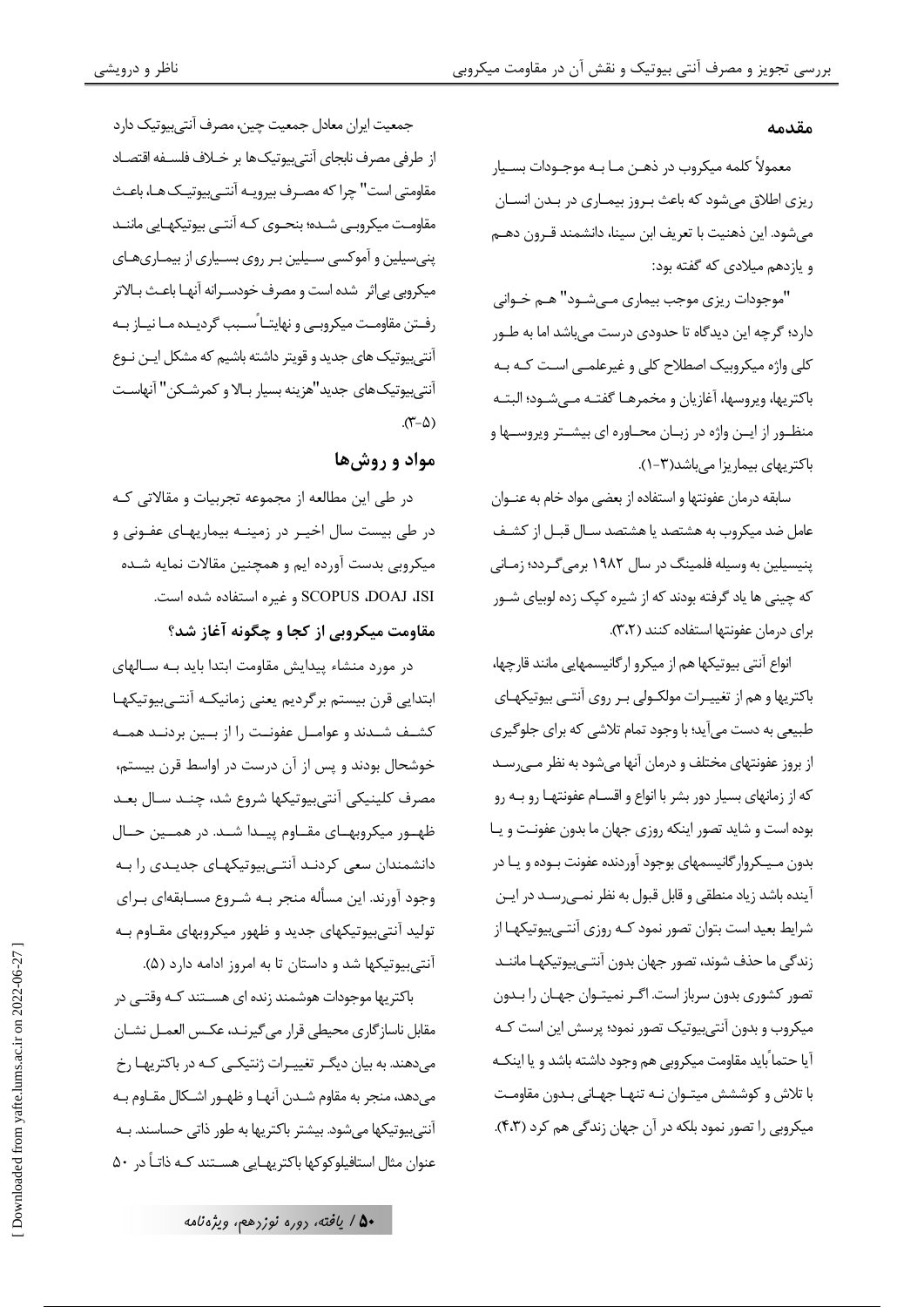سـال قبـل حتـى بـه پنيسـيلين جـواب ميدادنـد ولـيكن الان استافیلوکوکی را که بتواند به پنیسیلین حساس باشد به نـدرت پیدا می کنیم. به طور کلی مکانیسمهای مقاومت مختلفی وجود دارد. وقتی باکتری در معرض آنتیبیوتیک قرار میگیرد، امکـان بروز جهش در آن وجود دارد يعني تغيير در اطلاعـات ژنتيكـي باکتری، توانایی مقاومت به پنیسیلین را به باکتری میدهد (۶).

مقاومت میکروبی، نوعی مقاومت دارویی است کـه در طـی آن یک میکروارگانیسم علیرغم وجود آنتےبیوتیک در محـیط می تواند زنده بماند. توانـایی آنتـیبیوتیکهـا در درمـان عفونـت، بستگی به قدرت آنها در از بین بـردن یـا توقـف رشـد باکتریهـا دارد؛ ہرخی باکتریها نسبت بـه بعضـی آنتـی ہیوتیکهـا مقاومـت طبیعی دارند؛ به این معنا که با توجه به طیف اثر آنتی بیوتیکها، برخی آنتی بیوتیکها روی یکسری از باکتریها اثـری ندارنـد. یـک نوع دیگر از مقاومت میکروبی، بـه صـورت اکتسـابی اسـت کـه باکتریهـا هنگــامی کــه در مقابــل ناســازگاری محیطــی قــرار مے گیرنـد آنـرا کسـب مـے کننـد. باکتریهـا موجـودات زنـده هوشمندی هستند که در مقابل ناسـازگاریهای محیطـی ماننـد قرار گرفتن در معرض آنتے،بیوتیکھا از خود عکس العمـل نشــان می دهند. به بیان دیگر تغییرات ژنتیکی از جمله جهـش کـه در باكتريهـا رخ مـىدهـد منجـر بـه مقـاوم شـدن آنهـا و ظهـور باکتریهای مقاوم به آنتیبیوتیکها میشوند (۶).

در واقع مصـرف بـي رويــه، نامناسـب يـا بـيش از حـد آنتے ہیوتیکھا سبب گسترش مقاومت میکروہے مے شـود؛ میکروبها بـا ایجـاد ژن مقـاوم در برابـر آنتــیبیوتیکهـا، ایـن مقاومت را از نسلی به نسل دیگر منتقـل مـی کننـد و حتـی این ژن مقاومت میتواند از یک گونه میکروبی به گونه دیگـر انتقال یابد. اینجاست که با وجـود تجـویز آنتـیبیوتیـک در مقادیر بالا نه تنها نتیجه ای حاصل نمیشـود بلکـه عـوارض جانبی بیشتری به جای گذاشته و عفونت پایـدار میمانـد. اهمیت مسأله مقاومت میکروبی به قدری است که شعار روز جهــاني بهداشــت در ســالجاري "مقاومــت بــه داروهــاي ضدميكروبي، يك تهديد جهـاني" انتخـاب شـده اسـت (۶).

البته عفونتها فقط باعث مرگ و میر نیستند بلکه ممکن است با درگیری نواحی تناسلی سبب نازایی هم شوند (۷). آنتىبيوتيكها چگونه بر چرخه فعاليت ميكروبها جهت مقاومتزایی تأثیر می گذارند؟

همانطور که میدانید تمام باکتریها و ویروسها بیماریزا نیســتند یا حداقل در بدن انســان بیمــاریزا نیســتند، در مقابــل باکتریهـا و ويروسهايي وجود دارند كه براي بدن ما و زندگي روزانه هر انســان مفید هم هستند، از این دسته میتوان به باکتریهـایی کـه در روده انسان به طور طبیعی زندگی میکنند و عدم وجود شـان موجـب بروز یکسری بیماریهای گوارشی می شود نامبرد یا برخی باکتریهـا که برای تخمیر فرآوردههای لبنی مانند ماست استفاده میشود همچنین پروبیوتیکها که پس از مصرف در روده ساکن می شوند و اثرات مفیدی در سلامتی انسان برجای می گذارند، پــس نمیتـوان دنیای امروز ما را بدون میکروبها تصور کرد، حال بیایید تصور کنیم که در دنیای مـا آنتــے بیوتیــک وجــود نداشــت. بنــابراین آکثــر میکروبها اساساً برای محیط زیست مفید هستند بنحویکه حتی از آنها جهت رفـع آلـودگي هـا نفتـي اســتفاده مـي شـود (٩،٨) و میکروبھای بیماریزا که درصد اندکی را تشکیل می دهند به اغلب به داروها حساس بودند یعنی یک دنیای ایده آل ولی ایـن داروهـا خود موجب مقاومـت ميكروبـي شــدند بنحويكــه غلظـت خــوني داروهای آنتیبیوتیک برای ایجاد اثر باید در محدوده خاصی حفظ می شد و حفظ این محدوده برای تداوم اثر الزامی است؛ برای حفظ غلظت خونی مؤثر در واقع نیاز به تجویزمکرر دارو در طے، شــبانه روز می باشد و چنانچه مقدار مصرف آنتے ہیوتیک از میزان تجــویز شده توسط پزشک کمتر باشد احتمـال بـروز مقاومـت میکروبـی افزایش مییابد. چرا که غلظتهای آنتی بیوتیکی زیـر حـد مـؤثر سبب افزایش تعداد باکتریهای مقاوم میشود. کامـل نکـردن دوره درمان نیز ممکن است در بروز مقاومت میکرویی مؤثر باشد؛ به این دلیل که نه تنها درمان درست انجام نمی گیرد بلکه امکـان ظهـور باکتریهای مقاوم هم در میان هم سیر درمان بـه وجـود مـی]ًیـد. اگرچه علایم بیماری ممکن است دو تـا ســه روز پـس از شــروع درمان از بین برود، اما این عامل دلیلی بر خاتمـه رونـد درمـان بـا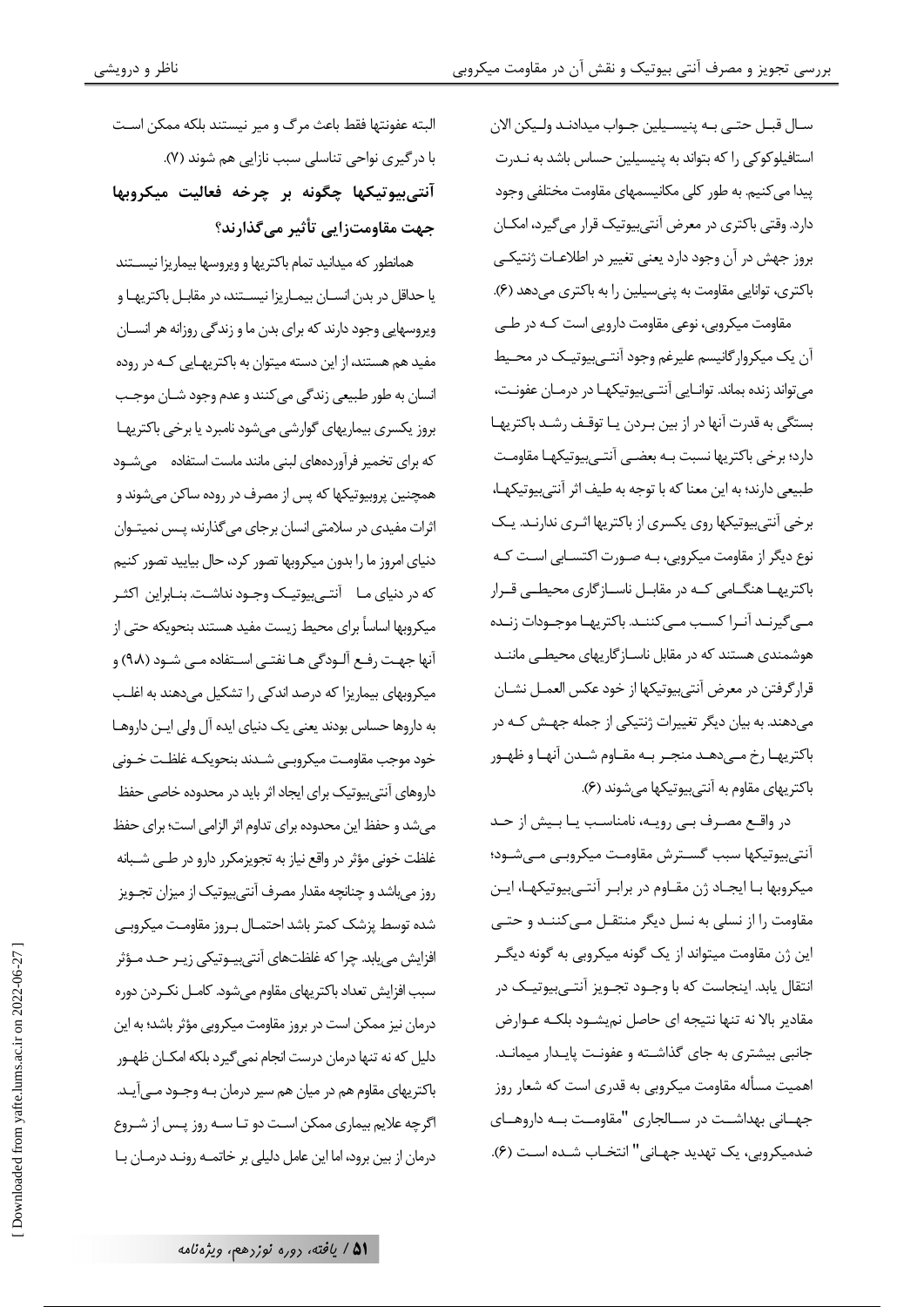آنتے ہیوتیک نیست؛ اگر آنتے ہیوتیک به درستے مصرف نشود، تنها باکتریهای حساس را از بین میبرد و تعـدادی را در محـل درگیـر باقی می گذارد که ممکن است منجر بـه رشـد دوبـاره باکتریهـای مقاوم و بروز عفونتهای ثانویه در همان محـل نیــز شــود؛ بنــابراین مصرف منطقى آنتـىبيوتيكهـا ميتوانـد احتمـال بـروز عفونتهـاى فرصت طلب را که ناشی از باکتریهای مقاوم به آنتی بیوتیک اسـت كاهش دهد (A−A).

یکی از مکانیسمهایی که منجر بـه مقاومـت بـاکتری در برابـر آنتي بيوتيک مي شود، قابليت توليد آنـزيم اسـت. سـاده تـرين مکانیسم آن تولید آنزیم پنیسلین از است که باعث هیـدرولیز یا از بین بردن آنتے،بیوتیک پنیسیلین مے،شود. باکتریهایے که دچار جهش ژنتیکی شدهاند، به محض قـرار گـرفتن در برابـر ينيسيلين توليد آنزيم مي كننــد. عوامــل مختلفــي بــه عنــوان عوامل متاژنزا یا جهش زا وجود دارند. اگر در سلول بدن انجام شود باعث بروز تومور و اگر در باکتری رخ دهد منجر به بـروز ژنی می شود که می تواند آنزیمی تولیـد کنـد. مسـلماً عوامـل فیزیکی و شیمیایی می توانند در بـروز ایـن جهـش هـا نقـش داشته باشند. البته در مورد ویروسها علاوه بـر مقاومـت ذاتـی به بعضی ژنوتیپ ها به داروها؛ همزمانی عفونت بـا دو یـا ســه ویروس کار درمان رامشکل تر و احتمال مقاومت موتاسیونی افزایش می یابد (۱۲-۱۰).

میکروبها و مقاومت میکروبی فقط شامل باکتریها نمی شــود و همانطور که در مقـالات گونـاون ذکـر کـرديم مـا هـم انـواع ويرورسها از جمله عوامل مختلف هياتيـت را در كشـور داريـم و هم اینکه ذکر کردیم کـه از آنهـا مـی شـود بـه عنـوان عوامـل بیوتروریستی استفاده کرد (۱۱) و هـم اینکـه آنهـا را مقاومـت سنجي کرديم هر چند که فعـلاً اکثـر ويـروس هـاي هپاتيـت .<br>B&Cبه عوامـل آنتـى بيـوتيكى حسـاس بودنـد (١٣). البتـه مقاومت ذاتی ویروسها را نیز به دارو باید در نظر داشـت کـه آن  $\overline{\text{C}}$  هم خوشبختانه در تحقیقات ما اکثر ویروسهای عامل هپاتیت از ژنوتیپ ۲و۳ بودند که به اکثر عوامل حساس است.

هر چند در بعضی بیماریهـا تغذیــه نقــش مهمــی جهـت پیشگیری از عفونت در سرطانها دارد با این وجود در مـواردی که بیمار شدیداً کاشکتیک شده است نقش آنتی بیوتیکهـا در

درمان عفونتها در این بیماران بسیار حیاتی است (١۴).

البته جهش های خود به خودی هم وجـود دارنـد کـه تقریباً در هر صد میلیون، یک باکتری دچار آن مـی،شــود. جالب است بدانید که میلیاردها بـاکتری تنهـا در دسـتگاه گوارش وجود دارند. به طور مثال در هر گرم مدفوعی یک میلیارد باکتری وجود دارد. پس اگر امکان یک جهش خود به خودی در هر صد میلیون باکتری وجـود داشـته باشـد، امکان بروز صد یا هزار بـاکتری مقـاوم در بـدن مـا وجـود دارد. متاسفانه خوردن آنتى بيوتيک نامناسب فرصت رشـد به این باکتریهای مقاوم را می دهد (۱۴).

یس مصرف بیرویـه یـا نداشـتن الگـوی مصـرف درسـت آنتے ہیوتیـک یکـی از چالشــهای اساســی در بـروز مقاومتهـای میکروپی تلقی می شود. متأسفانه قسمت عمده ای از ۳۰ میلیون نسخه ای که در سال برای مصرف آنتیبیوتیک تجویز میشود بے دلیل بودہ است، چرا که عامل بیمـاری افـراد ویروسـی و نـه میکروپی بوده است. نباید از خاطر ببریم که تجویز آنتی بیوتیـک پس از تشخیص بیماری توسط پزشک بایـد بـه طـور کـاملاً اختصاصی و با تاکید بر مصـرف دوز مـنـاسـب صـورت بـگیرد. شاید نشانه های بیماری در دو نفـر یکسـان باشـد ولـیکن نـوع آنتے ہیوتیک تجویزی برای آنها یکسان نباشد (۱۵).

مقاومت به آنتی بیوتیک یعنی میکروبهـای بیمـاری;ا کـه برای مبارزہ با آنان آنتی بیوتیک اسـتفادہ مـی شـوند، بـا جهـش ژنی (موتاسیون) نسبت بـه ایـن داروهـا مقاومـت پیـدا کننـد و نسلهای جدیدی به وجود بیایند که نتوان با آنهـا مبـارزه کـرد. از مهم ترين عوامل اين نوع مقاومت دارويي، مصـرف خودســرانه و یا بیش از حد آنتی بیوتیکها است. ایـن پدیـده کـل جامعـه انسـاني را بـه خطـر مـيانـدازد بـه طـوري كـه خطـر آن را بـه تروریســم تشــبیه کـردهانــد مقاومـت بــاکتریهــا بــه آنتــی بیوتیکها یکی از بزرگترین چالشهایی است که سلامت انسان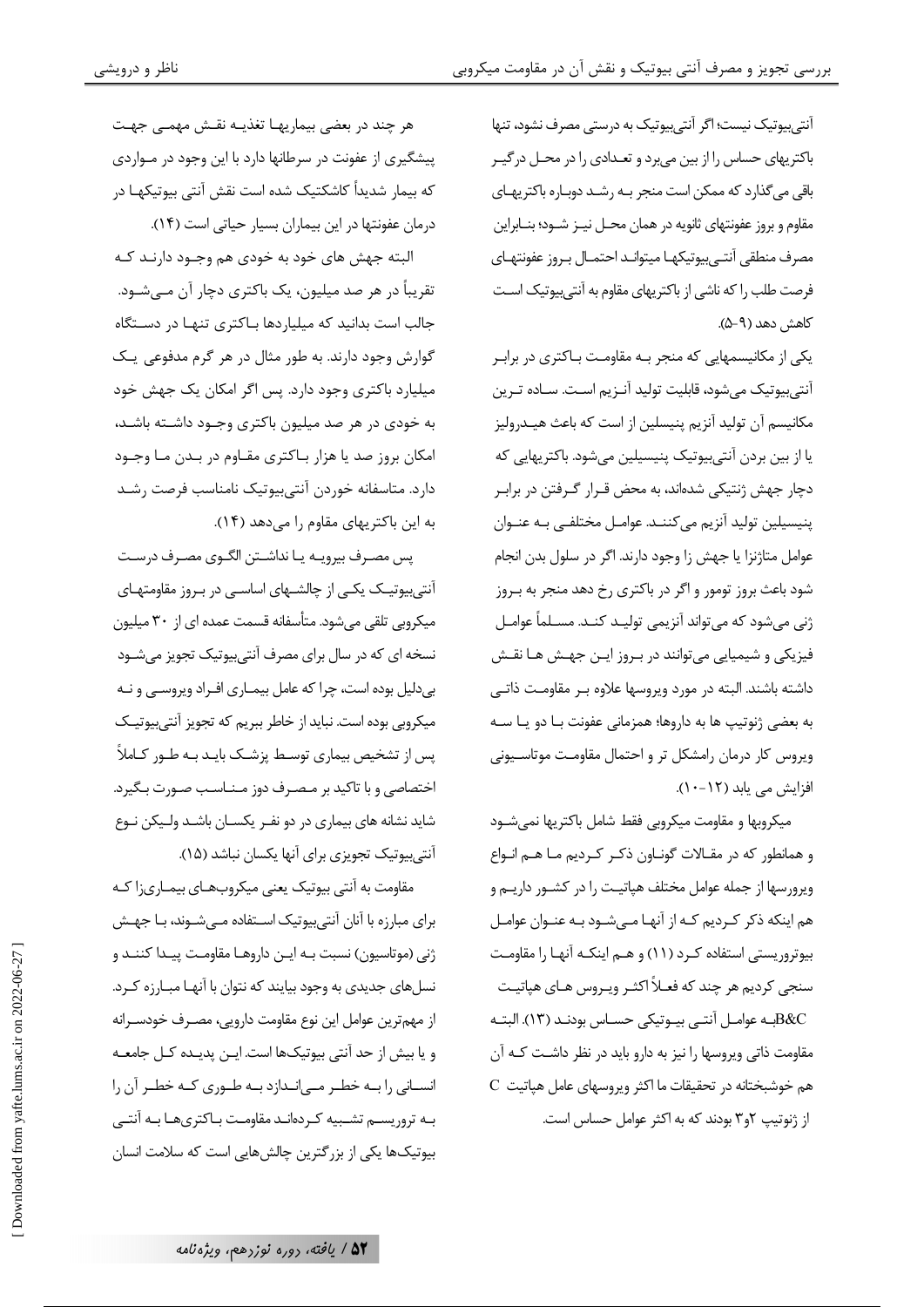عصر مدرن را تهدید مے کند. الکساندر فلمینگ پنے سےپلین را در سال ۱۹۲۸ به صورت اتفاقی کشف کـرد ولـی ایـن دارو تـا سالهای دهه ۱۹۵۰ مورد استفاده همگانی قرار نگرفت.

در دهــههـــای اخیـــر مصـــرف آنتـــی بیوتیـــک عـــلاوه بر پزشـکی در کشـاورزی هـم افـزايش چشـمگيری داشـته و آنتی بیوتیکها دردامداری، پرورش مرغ و طیور، پرورش ماهی و آبزیان، تولید محصولات کشاورزی و در باغهای میـوه اسـتفاده میشود، بنابراین مقاومت به آنتی بیوتیک، کشاورزی ومحـیط زيست را هم تحت تأثير قرار مي دهد (١۵).

توانایی میکروبها در تغییر تنهـا دلیـل مقاومـت بـه آنتـی بیوتیک نیست. از سال ۱۹۸۷ هیچ رده آنتــی بیوتیــک تــازهای تولید نشده و در خط تولید شرکتهای داروسـازی بـزرگ تقریبـاً هیچ آنتی بیوتیک تـازهای نیسـت. بـرای تولیـد آنتـی بیوتیـک جدید، انگیزہ اقتصادی کافی وجود ندارد چرا که آنتی بیوتیکھا فقط در صورت لزوم برای یک یا دو هفته مصرف می شوند و بـه دلیل خطر مقاومت میکروبها، مـدت اسـتفاده از آنهـا محـدود است، در حالیکه داروهـایی مثـل داروی فشـار خـون یـا داروی کاهنده قند برای تمام عمر مصرف می شوند (١۶).

یکی از آنتی بیوتیکهای بسیار قوی که تأثیر گذاری آن به شدت کاهش یافته، کارباینم است کـه در مراحـل ییشـرفته درمان بیماریهای ناشی از باکتری کلبسیلا پنومونیـه کـاربرد دارد. ایـــن بـــاکتری منجـــر بـــه بـــروز آلـــودگی خـــون، ذات الريه وعفونتهاي مختلف در نوزادان مي شود. از سوي ديگر، در حالی که در دهه ۱۹۸۰ میلادی مقاومت دارویے نسبت بـه درمان آلودگی مجاری ادراری بـه بـاکتری ای کــولای تقریبـاً وجود نداشت، این روزها تجویز آنتی بیوتیک برای درمـان ایـن عارضه در نیمی از موارد بی تاثیر است.

در سـال ۲۰۱۴ سـازمان بهداشـت جهـانی از مقاومـت دارویی در برابر آنتی بیوتیکها به عنوان یـک «تهدیـد بـزرگ جهانی» نام برد. این سازمان با بررسـی آمـار مربـوط بـه ۱۱۴ کشور، از افزایش مقاومت دارویی در همـه نقـاط جهـان خبـر داد. این نهاد وابسته به سازمان ملل متحد، روز ۳۰ آوریل

۲۰۱۴ با انتشار گزارشے اعلام کرد جهان وارد دورہ «پسا آنتی بیوتیک» شده است؛ دورهای که عفونتهای سادهای کـه برای سالیان طولانی قابل درمان بودند، کشـنده شـدهانـد. بـه گزارش سازمان بهداشت جهانی، سوزاک نیز از بیمـاریهـایی اسـت كـه در كشـورهايي ماننـد بريتانيـا، كانـادا، اسـتراليا، اتریش، فرانسه، ژاپن، آفریقای جنوبی، اسلوونی و سوئد نسـبت به آنتیبیوتیکهای قوی مقاومت نشان داده است.

ایران یکی از کشورهایی است که با تجویز بـیش از انـدازه این داروها روبروست و مصـرف آنتـی.بیوتیـک در ایـن کشـور تقریباً برابر با کـل مصـرف آن در اروپاسـت. بـر ایـن اسـاس، مصرف آنتی بیوتیک در ایران ۱۶ برابر استاندارد جهانی است. طبق یک پژوهش جدید، ضدعفونی کننــدههـا اثــرات مشــابه آنتی بیوتیکها بر روی میکروبها موسوم بـه« Psudomonad « aeruginova و کلبسیلا که باعث ایجاد بیمـاری در افـراد و همچنین علت اصلی عفونـتهـای موجـود در بیمارسـتانهـا است، می گذارنـد (١٧). محققــان بــا بررســی اطلاعــات، ٣٠٠ بیمارستان دریافتند: بیش از ۳۰۰ درصد افـزایش در نسـبت بین مقاومت باکتری ِ Acinetobacter در برابر آنتے بیوتیک پی ماکبین در سالهای ۲۰۰۶–۱۹۹۹ وجود داشت.

همچنین عفونتهایی که از بخش مراقبتهای ویژه بیمارستان بودند شدیدتر و وخیمتر شدند و حتی آنتی بیوتیکهای قوی نیـز نمی توانند آنهـا را از بـین ببرنـد. آنتـی بیوتیـکـهـا بـرای درمـان عفونتھای باکتریایے استفادہ مے شـود، امـا بـرای عفونـتھـای ويروسي مثل سرماخوردگي، گلو درد، و آنفولانزا مناسب نيسـتند. استفاده هوشمندانه از آنتی بیوتیک کلید کنترل گسترش مقاومت آنتی بیوتیکی است (١٧). حتی برای انگل توکسوپلاسما علی رغم اینکه در افراد نقص ایمنی می تواند کشنده باشد ولی در افـراد بـا سیستم ایمنی سالم نیازی به درمان ندارد (۱۸). همچنین عفونت استریتوکوک گروه B علی رغم اینکه می تواند در خانمهای باردار و نوزادانشان عفونت کشنده ایجاد کند ولی در افراد سالم نیازی بـه درمان نمي باشد (١٩).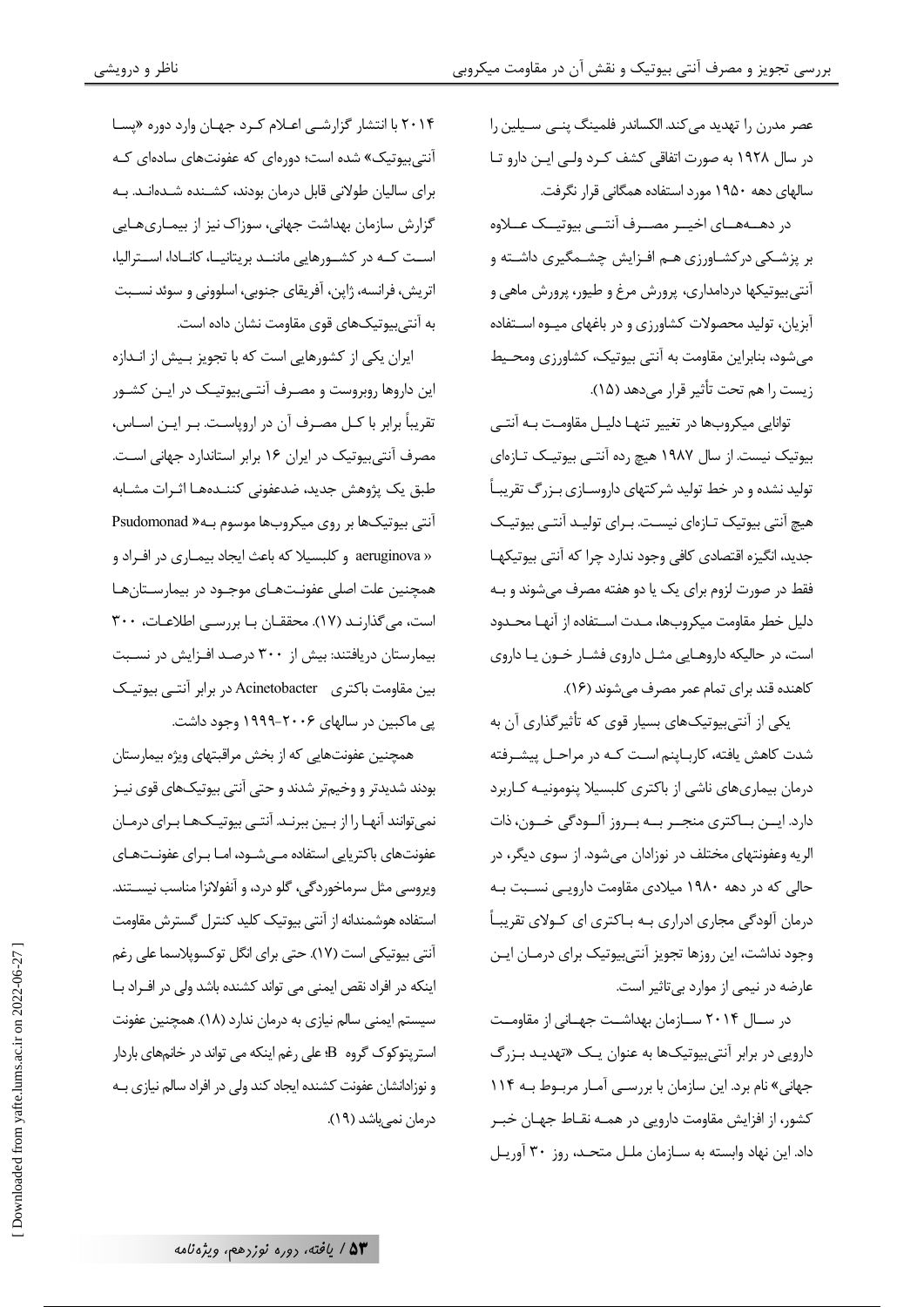خطرات ناشی از مصرف بیرویه و خودسرانه آنتیبیوتیکها همانطور که گفتیم از ویروسها و باکتری هـا مــی تــوان بــه عنوان عامل بیوتروریستی استفاده کـرد و در بعضـی بیماریهـا ازجمله هیاتیت E بسیاری از مـردم مـا مسـتعد ابـتلاء هسـتند (۲۱،۲۰) و در مورد باکتریها بسیاری از مردم عادی و یا پرسـنل بيمارستانها در معرض سل نهفته هستند (٢٢).

هرچند در بعضـی مطالعـات اسـتفاده از فـن آوریهـای نوین ارتباط از راه دور ماننـد موبایـل؛ راه نزدیکـی بـرای ملاقات و گسترش میکروبها فراهم آورده است (۲۳).

از طرفي مصرف نابجا و خودسرانه آنتي بيوتيكها ممكن است عواقب ناخوشایندی در پی داشته باشـد؛ مصـرف آنتـی.بیوتیـک نامناسب نه تنها عفونت را درمان نمي كنـد بلكـه ممكـن اسـت سبب بروز عوارض جانبي، بدتر شدن وضعيت بيمار، پيچيده تر و طولانی تر شدن بیماری و به دنبال آن نیاز به مراجعه و بسـتری شدن در بیمارستان و استفاده از داروهای گرانتر شـود؛ از سـوی دیگر، سوءمصرف آنتے ہیوتیکھا بـه باکتریهـای مفیـد بـدن نیـز آسیب می رسانند؛ بـه عنـوان مثـال باکتریهـای مفیـد دسـتگاه گوارش که از عمل باکتریهای مضر عفونت زا در بدن جلــوگیری مي نمايند، ممكن است تحت تأثير مصرف آنتي بيوتيـك از بــين بروند و امکان ابتلا به بیماریهای گوارشی افـزایش پابـد. بـحــث مـقاومـت ميـكروبها به آنتي بيوتيكها معضل ديگـرى اسـت كـه ممکن است بر اثر مصرف بے رویه آنتے ہیوتیکھا رخ دهد (۲۴). در صورتی که نتوانیم مصرف آنتی بیوتیک ها را در کشور مهار کنیم دیگر لزومی به دخالت کشـور خـارجی نیسـت و مـا بـا دسـت خودمان میکروب مقاومی را تولید کردهایم که عین بیوتروریســم عمل میکند. امروزه در جامعـه مـواردی نظیرآنتـی بیوتیکهـا و غـذاهای وارداتـی و تـأثیر آن بـر سـلامت و مصـرف بـی٫رویـه آنتی بیوتیک و ضررهای آن مغفول مانده است (۲۵).

مسأله مهم ديگر، در مصرف بي رويه آنتي بيوتيكها اســتفاده از ایـن داروهـا در بیماریهـای ویروسـی نظیـر سـرماخوردگی و آنفلونزا میباشد؛ حدود یک سـوم مـردم گمـان مـیکننـد کـه آنتي بيوتيكها در سرماخوردگي معمولي مؤثر واقع مي شـوند. امـا

داروهای آنتی بیوتیک در این گونه عفونتها کـاربردی نـدارد و در این موارد آنتیبیوتیکها نه عفونت را درمان میکنند، حتی انگــل توکسوپلاسما علی رغم اینکه در مبتلایـان بـه ایـدز مـی توانـد کشنده باشد ولی در افراد با سیستم ایمنـی سـالم نیـازی بـه درمان ندارد و دارو نه مانع از سرایت بیماری و نه باعث بهبود حال بیمار میشوند، چه بسا ممکن است سـبب بـروز عـوارض جانبی خطرناک و حتی باعث گسترش مقاومت میکروبی مـی-شود (۲۶). فقط خود بیماران تنها کسانی نیسـتند کـه از نتـایج حاصل از مقاومت میکروبی رنج می برند، بلکه افراد سالم جامعــه هم از این مسأله متضرر خواهند شد؛ چرا که مقاومت بین افـراد جامعه گسترش یافتـه و سـلامت افـراد جامعـه بـا گونـه هـای میکرویی جدیدی که به سختی و بـا هزینــه درمـانی زیـادتری درمان می شوند، تهدید خواهد شد (۲۷). مشکل موجود در ایـن حوزه اجرایی نشدن یا فقدان دستورالعملهای لازم است؛ بـه طور مثال در کنترل مصرف آنتیبیوتیکها که مهمترین درمـان بر ضد بیوتروریسم است نتوانستهایـم موفـق شـویم در حالیکـه کشور به کنترل و نظارت شدید در این عرصه نیاز دارد (۲۹). "مصرف ناصحیح آنتی بیوتیک در کشور و ارتباط آن با اقتصاد مقاومتي''

مهمترین ارتباط در این است که آنتـی بیوتیـک بـرای هـر کشوری ارزش افزوده فراوان دارد، یعنی مـیتوانـد ســود بســیار کلانی را نصیب کشوری کنـد کـه تولیـد کننـده واقعـی آنتـی بیوتیک است. زیرا برای مثال آنتی بیوتیکی مانند لینوزولاید، هر قرص آن ۲۵۰ هزار تومان قیمت دارد، یعنی طی یک مـاه، هـر بسته از این قرص بیش از ۱۰ میلیون تومان هزینه می برد. لذا ما باید صد بشکه نفت را از کشور خود خارج کنیم تـا اینکـه یـک بسته کوچک قرص که در جیب یک فـرد جـا مـیشـود را وارد کشور کنیم. بنابراین کشورهای امیریالیسمی دنیا سعی میکنند تولید آنتی بیوتیک ,ا بـه لحـاظ ارزش افـزوده ای کـه دارد، در انحصار خود قرار دهند. اگر ما بتوانیم تولید ایرانی آنتی بیوتیک را تقویت کنیم حتی آنتی بیوتیکهایی را که به صورت مونتاژ (مواد از خارج تهيه و در داخل بسته بندي مي شود) در داخــل كشــور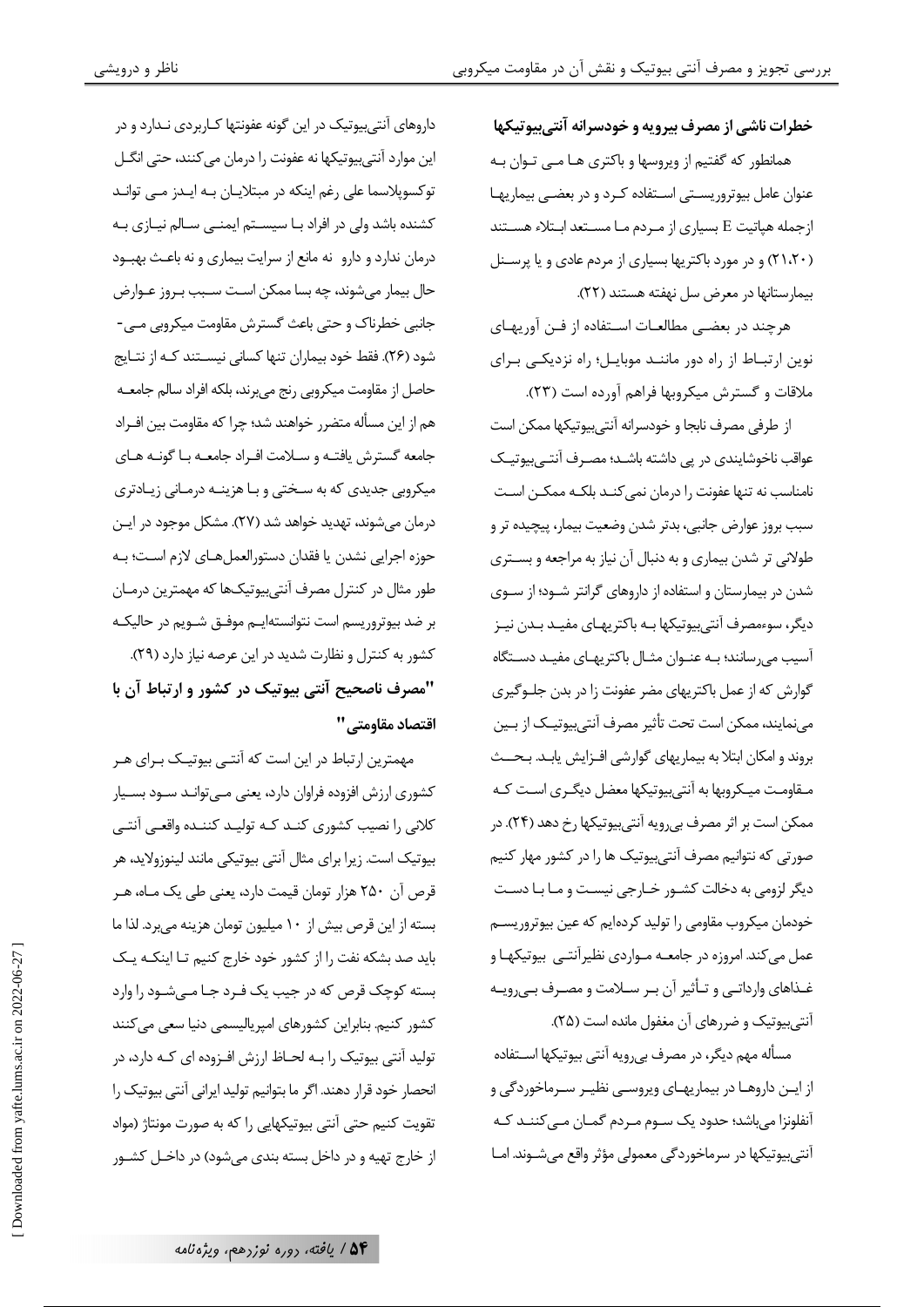شاید در ابتدا بـه نقــش یـک جــوش صــورت در اقتصـاد مقاومتی بی اهمیت باشد ولی باید بـدانیم کـه فقـط درمـان جوش صورت سالانه بیش از ده میلیـارد تومـان ارز از کشـور خارج می کند و از طرفی مصرف نابجـای آنتـی بیوتیـکهـا شانس مقاومت میکروبهای بدن به آنتی بیوتیکها را افـزایش خواهـد داد كـه در نتيجـه نيـاز روز افـزون بـه واردات آنتـى بیوتیکهای جدید و گران قیمت را دو چندان خواهد کرد که همگی بر خلاف اقتصاد مقاومتی است (۲۸).

#### اقدامات انجام شده

آموزش كادر يزشكي با همت بسيج جامعه پزشكي و دانشگاه ها

در برنامههای کنترل عفونت، مصـرف آنتـی بیوتیـکهـا را مرتب پایش کردیم و برای پزشکان خود پیامکهـایی را ارسـال کردیم تا آنتی بیوتیک ایرانی را برای بیماران خود تجویز کننــد. یکی از آنتی بیوتیک هـای پـر مصـرف آزیترومایسـین بـود و در کلاس های آموزشــی کـه بـا همکـاری بســیج جامعـه پزشــکی تشكيل داديم و مصرف صحيح أن را أموزش داديم بنحوي كـه تجويز غير منطقى آزيترومايسين از نظر اقلام به نصف و از نظـر ۔<br>تعداد به یک سوم کاهش پیدا کرد این کاهش تعــداد عــلاوه بــر كاهش هزينه مستقيم كه بيمار و بيمه ها بـه صـورت مسـتقيم یرداخت می گردد در کاهش خسارات و هزینــه هــای ناشــی از مقاومت میکروپی بوجود می آمد بسیار موثر است. همین اقــدام را در مورد دیگـر آنتـی بیوتیـکـهـا از جملـه آمیتوگلیکوزیـدها انجام دادیم که همام نتایج حاصل شد.

#### تحقيق و پژهش

با همکاری متخصصین عفونی و میکروبیولوژیست هـا بسیش از دههـا تحقیقـات كـاربردی و عمليـاتی در مـورد مقاومت میکروبها به آنتی بیوتیکهای مختلف انجام شد که نتيجه آن كشف دههـا گونـه ميكروبـي مقـاوم بـه آنتـي بیوتیکها بود کـه بـه صـورت مقـالات و پایـان نامـه هـای دانشجویی منتشر شده است و در ایـن مـوارد بسـیار نـادر بیماریهای عفونی نیز تب مالت توام با نکروز آواسـولار سـر استخوان ران را نیز بخوبی با آنتی بیوتیکها درمان کـردیم تقویت کنیم و بتوانیم بازاریابی خــارجی داشــته باشــیم از ارزش افزوده آن بهره خواهیم برد (۲۹،۲۸). لطمههای اقتصادی واردات آنتی بیوتیک

برای مثال چنانچه مقاومت آنتی بیوتیکی ایجـاد شــود که نیاز به آنتی بیوتیک قـوی تـر لینوزولایـد پیـدا کنــیم، یعنی برای هر نفر بیمـار بایـد حـدود ۱۰ تـا ۲۰ میلیـون تومان هزينه كنيم تا يك بيمـاري پوسـتي سـاده درمـان شود. این یعنی خارج کردن یک کشتی از بشکههای نفت در مقابل وارد كـردن بسـتههـاي كوچـك آنتـي بيوتيـك؛ بنابراين اين گونه مخالف اقتصاد مقاومتي حركت مي كنيم و کمر اقتصادی مردم و کشور شکسته میشود (۲۹،۲۸).

کنترل تجویز نابجای آنتی بیوتیک برای جوش صـورت در جهت اقتصاد مقاومت درمان جوش صورت سـالانه بـيش از ده میلیارد تومان ارز از کشور خـارج مـبی کنـد در واقــع جوشــهای صورت پدیده ای هستند که به طور کامل از بین نمی رونـد امـا مي توان التهاب آنها را تحت كنتـرل درآورد علـي رغـم آنكـه آنتی بیوتیک ها برای جوش صـورت مـوثر هسـتند امـا بـدن از آسیب های آنها متضر, می شود، چرا که با مصـرف ایـن آنتـی بیوتیک ها، میکـروب هـای معمـولی کـه در دهـان و دسـتگاه تنفس وجود دارد نسبت به آنتی بیوتیک ها مقـاوم مـبی شـوند. حال اگر بعـدا فـرد دچـار سـينوزيت، عفونـت گـوش ميـاني و عفونت های ریوی شود دیگر با ایــن داروهـا درمــان نمــی شــود زیراکه قبلا برای جوش صورت (اعمال زیبایی) استفاده شـده و مقاومت آنتی ایجاد کرده است. در واقـع اثـر بسـیاری از آنتـی بیوتیک ها مانند ماکرولیدها بر جـوش هـای صـورت بـه دلیـل خاصیت ضد التهابی بودن آنها مـی باشـد درحالیکـه ا اثـر ضـد میکروپی آنها خیلی قوی نیست ؛بـه عنـوان مثـال میـزان دوز درمانی آزیترومایسین برای درمان جـوش صـورت بـیش از ۱۰ برابـر دوز درمـانی آن بـرای درمـان عفونـت ریـه هـا، گــوش و سینوزیت مے باشد و ایـن باعـث شـده بـیش از ۶۰ در صـد آزیترومایسین در کشور بـرای درمـان جـوش صـورت کـه کـم اهمیت ترین بیماری عفونی می باشد استفاده گردد.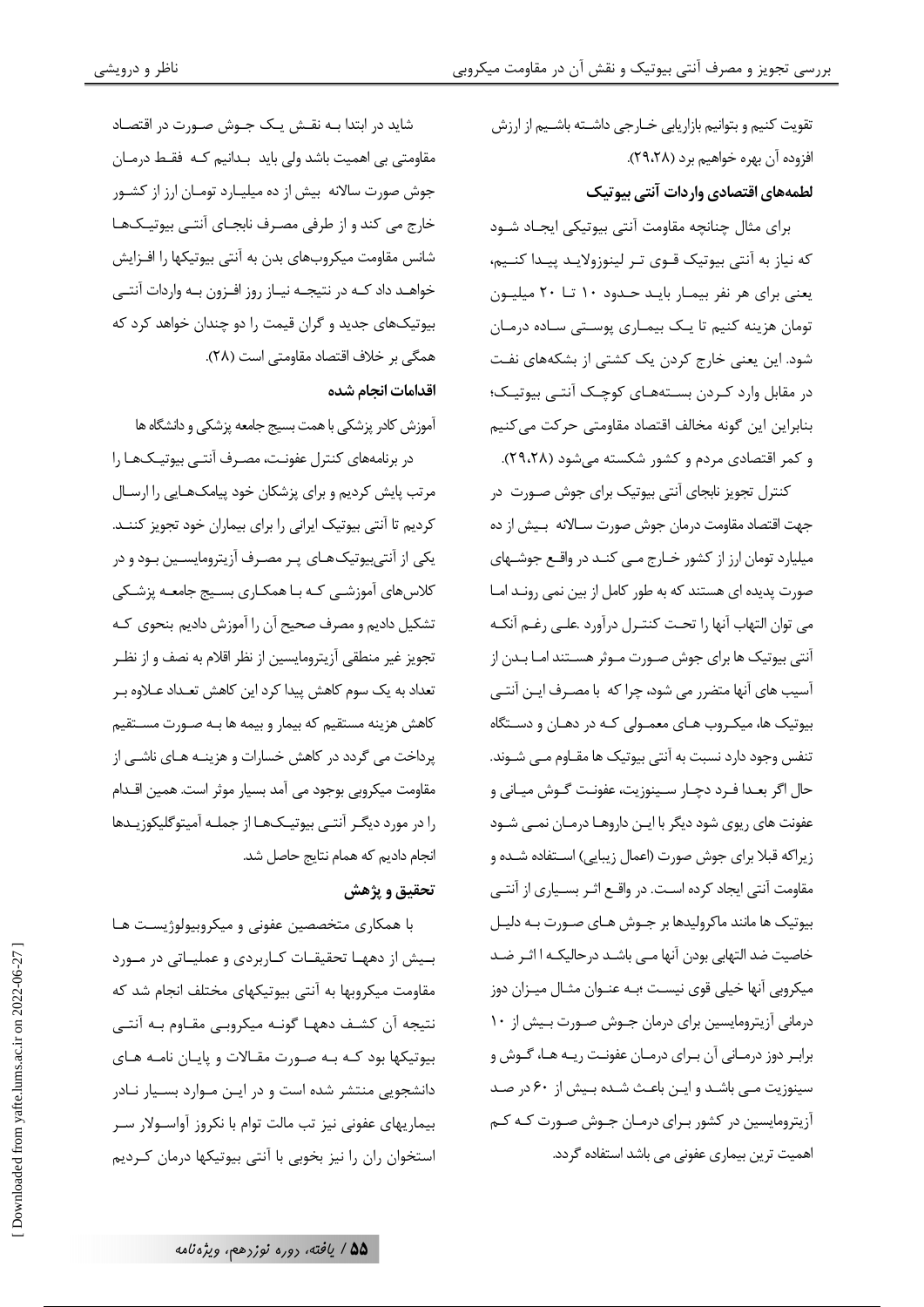و نتایج آن نشـر داده شـد (٣١،٣٠). از طرفـی در برنامـه آموزش پزشـکی بیماریهـا عفـونی و آمـوزش پرسـتاری از روشهای نوین آموزشی پزشکی استفاده نمودیم (۳۳،۳۲). درمان بیماران عفونی با آنتی بیوتیکهای ایرانی

ما از آنتے ہیوتیکھای ایرانے میاتیت، اینترف ون اسـتفادہ کردیم. بسیاری از بیماران ما دفترچه بیمه نداشتند و پرونـدهای با هزینه کم و گاهی رایگان برای آنان تشکیل دادیم کـه بتواننـد آنتی بیوتیکی ایرانی را بخرنـد و دیگـر همکارانمـان نیـز تـلاش کردند که این آنتیبیوتیک جزء بیمه قرار بگیرد.

بیماران مبتلا به هیاتیت که تا به حال به ما مراجعه کرده اند اکثرا از طریق اعتیاد دچار آن شده انـد. ایـن افـراد اعتیـاد خود را ترک کرده اند و به جامعه پیوسته اند و معمولاً بیکار و بیدرآمد هستند و آنتیبیوتیکهای آنان نیز بسیار گران است. در صورتیکه ما نیز آنها را به حال خود رها کنیم دچار عوارض این بیماریها می شوند و کسی به آنها کار نمــی۵هـد، بنــابراین نمی توانند ازدواج کننـد و معضـلات اجتمـاعی ناشـی از ایـن مسائل نیز آنها را فرا مے گرفت. آنتے ہیوتیکھای ایرانے ایـن بیماری تولید شد و بنده به عنوان یک پزشک برای تمامی بیماران خود آنتے ہیوتیکی ایرانی تجویز کردم که بیماران بهبود پیدا کردند. آنتے ہیوتیکھای ایرانی تقریباً تا ۱۰۰ درصد بیمـاری هیاتیـت C,ا درمان کردند مگر در مواردی که بیماری بسیار پیشرفته بـود و در واقع عدم ياسخ به آنتے ہيوتيک در ميان نبود.

#### يحث و نتيجه گيري

مردم باید بدانند که برای هر سرماخوردگی آنتـیبیوتیـک نیاز نیست و نوع گرانقیمت آن بایـد بـا نظـر پزشـك مصـرف شود. اگر مصرف آنتے ہیوتیـکھـا را هدفمنـد کنـیم خـواهیم توانست بسیاری از هزینه های بهداشت و درمـان را در کشـور .<br>کاهش دهیم که تحول بسیار عظیمی به وجود خواهد آمد.

با ارائه یک مثال آمـاری میتـوان مسـاله را روشـنتر کـرد: معمــولاً ۶ عــددي آنتــي بيــوتيكي آزيترومايســين بــراي عفونت های ریوی تجویز می شود که متاسفانه تجویز آن بسیار بيشتر از حد معمول آن در منطقه ما (استان لرستان) بـود. بـا

همکاری بسیج جامعه پزشکی دوره های آموزشی مـدون قـرار دادیم و روش تجویز صحیح مصرف آنتیبیوتیک را برای همـه پزشکان پیامک کردیم و تجویز ۸ الی ۱۰ تا و گاهی تا ۵۰ تـا را بـه ۶ عـدد كـه تعـداد صـحيح آن اسـت، رسـانديم و ايـن صرفهجویی بسیاری برای ما در این مدت کوتاه داشته است. شاید جالب باشد بدانید؛ اینکار در منطقه کوچکی در لرستان حدود يكصد ميليون تومان صـرفه جــويي بــه همــراه داشــته اسـت. پــس اقتصـاد مقــاومتى بــا هدفمنــد شــدن مصــرف و جلوگیری از تجویزهای بیرویه معنادار میشود.

"با خودکفایی در تولید واکسن از مصرف بیش از حـد آنتی بیوتیکها پیشگیری کنیم :

ییشگیری از دیگـر مولفـههـای اقتصـاد مقـاومتی اسـت. پیشگیری مرتبط با سبک زنـدگی و رعایـت بهداشـت در همـه ابعاد آن می باشد. امــا توجــه داشــته باشــید؛ در کشــور مــا، در جاهایی که بهداشت بهینه شد تا بیماریهای عفونی کــم شــود، بهداشت روان نابود شد. ما نمے بایستے بـا افـزایش بهداشـت در یک قسمت، بهداشت را در قسمتی دیگر به مخـاطره بیانـدازیم. برای مثال، حمامهای عمومی از نظر بهداشتی مشکل سـاز بـود و در کشور ما کاملاً جمع شد در حالی که هنـوز در کشـورهای پیشـرفته وجـود دارد. در ایـران، بـه جـای بهداشـتی کـردن حمام های عمومی آنها را کاملاً حذف کردیم کـه ایــن خــود بــه بهداشت رواني جامعه صدمه زد. چرا كه "دور هم بــودن انســانها در یک مکان یعنی افزایش در بهداشت روان."

در روشهـای پیشـگیری مـا بایـد قـادر باشـیم کـه واکسنهای مورد نیاز خود را تولید کنیم. اگر واکسنهای جدیدی کشف کنیم نیاز به بسیاری از آنتی بیوتیکها کـم میشود و همچنین نیاز بـه آنتـی بیوتیکهـایی کـه بعـد از مبتلا شدن به بیماری وجود دارد هم کم میشود. این گام بزرگ ارزش افزوده فراوانی برای کشور به ارمغان میآورد. تقويت روشهاي تشخيص دقيق عفونت ها

هر چند در مورد ویروسها روشهای دقیق تشـخیص و درمـان بخصوص در درمان هیاتیت های مزمن کلاسیک انقــلاب بزر گــی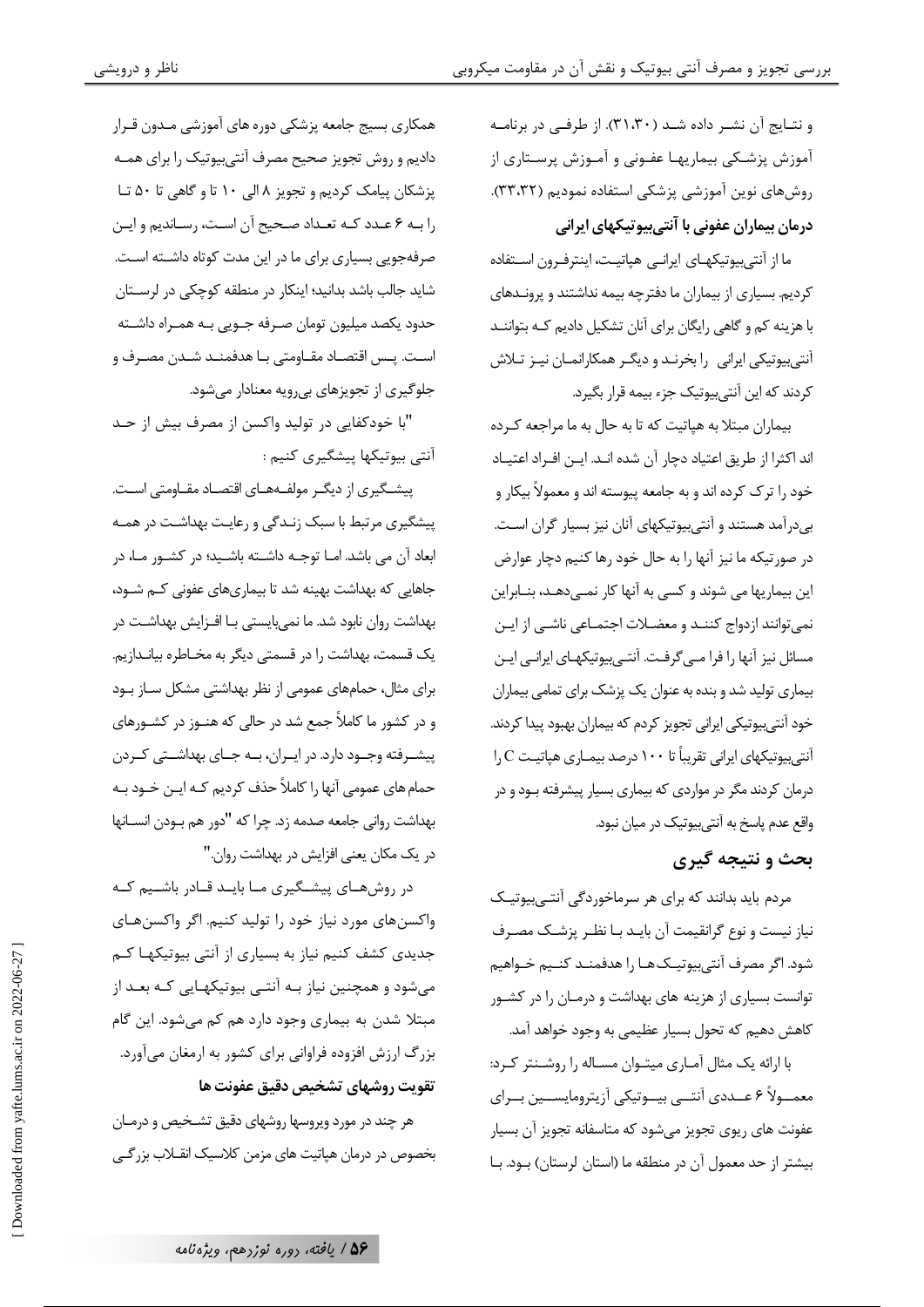حاصل شده است (۳۵،۳۴) ولی مشکل اصلی در زمینـه بیمـاری های عفونی در کشور تشخیص بیماری است و ما به دلایل مختلف در روش های تشخیصی دچار ضعیف هستیم به این معنا که پیش از کشت خون، بیمار آنتیبیوتیک استفاده کرده است کـه باعـث منفي شدن كشت خــون مــيشــود. برخــي نمونــههــايي كــه در آزمایشگاهها انجام میشود با روش استاندارد تهیـه نمـیشـود؛ بـه عنوان مثال بايد حداقل ميان هر كشت خــون يــك هفتــه فاصــله وجود داشته باشد. در روش تشخیص بیماری عفونی بایـد تمـامی سیکل منظم طی شود تا نتیجه یک کشـت مثبـت باشـد، تاکیـد کرد: باید روشهای تشخیصی بیماری عفـونی را بــه خصـوص در حيطه مقاومتهاى ميكروبي تقويت كنيم. مهم ترين چالش آينـده کشور به مقاومتهای میکرویی مربوط می شود، تصریح کـرد: ایـن موضوع در تمام دنیا وجود دارد و کشـور مـا نیـز از ایـن موضـوع یے نصیب نمی ماند به این دلیل که بیشترین مصرف آنتی بیوتیـک .ا د. دنيا داريم (٣۶).

استفاده از روشهای طب سنتی در درمان عفونتها:

هرچند جایگاه درمان طب سـنتی در مـورد عفونتهـا بسیار ضعیف و گران قیمت است ولی در بعضی مـوارد بـه عنوان كمك درمان موثر بوده است (٣٧). " نظارت بر مصرف آنتي بيوتيک :

باید نظارت بر مصرف آنتی بیوتیک در کشور وجود داشته باشد؛ بارها به شکل تک موردی آنتـی بیوتیـکهـایی نوشـته می شود که هیچ اثری ندارد، به عنوان مثال سـه عـدد آمیـول که طول اثر دو یا سه روزه دارد برای بیماری عفـونی کـه نیـاز به یک هفته آنتی بیوتیک دارد، اثر گذار نیست (۴۲-۳۸).

باید سیستم نظارت بر مصرف آنتی بیوتیکهـا و توزیـع آن را در کشور کنترل کنیمو اگـر مقاومـت در برابـر مصـرف آنتـی بیوتیک ایجاد شود مشکلات زیادی را به وجود خواهـد آورد بـه این دلیل که بسیاری از اعمال جراحی به مصرف آنتی بیوتیک وابسته است، اگر آنتی بیوتیک نباشد بسیاری از بیماران بـر اثـر عفونت فوت میکنند؛ همچنین زنده ماندن بسـیاری از بیمـاران سرطانی به مصرف آنتی بیوتیک بستگی دارد (۴۵-۴۳).

در دنیا ۳۰ درصد از مراجعه کنندگان به پزشکان عمـومی، بیماران روانی هستند، ادامه داد: اما در کشور مـا اغلـب بیمـاران عفونی به پزشکان عمومی مراجعه میکنند؛ پزشکان عمومی مـا در طول هفت سال تحصیل پزشکی فقط دو ماه دروس عفــونی را می خوانند اما ۶۰ درصد نسخههای آنان آنتی بیوتیک است. "استفاده از نظرات داشمندان، متخصصین عفونی و ميكرو بيولوژيستها

در حال حاضر بیوتروریسم و جنــگ میکروبـی بـه عنـوان یکی از مباحث روز دنیا مطرح است، کشور ما از نظر علمـی و آزمایشگاهی دارای پتانسیل لازم در این رشته بوده و توانسـته اسـت هـزار انگــل شــناس و متخصـص میکروبیولــوژی و بیماریهای عفونی تربیت کند. چالش اصـلی وزارت بهداشـت در آینده بیماریهای عفونی خواهد بود و اگر مقاومت در برابـر مصرف آنتی بیوتیک ایجاد شود پشیمانی سـودی نـدارد پـس باید یک برنامـه منسـجم بـرای پیشـگیری از مقاومـت آنتـی بيوتيك توسط وزارت بهداشت ايجاد شود (۴۸-۴۶). راهکارهای پیشگیرانه در جهت جلوگیری از ایجاد و گسترش مقاومت میکروپی

در صورت داشتن بیماریهای ویروسی از قبیل سـرماخوردگی، از مصـرف خــود ســرانه و بــدون تجــويز پزشــك داروهــاي آنتیبیوتیک جلوگیری نمایید. در صورت ابتلا بـه بیماریهـای ویروسی از پزشک تقاضای آنتے ہیوتیک نکنیـد و پزشـک را برای تجویز آنتی بیوتیک تحت فشار قرار ندهیـد. دوره درمـان را حتــی در صــورت بهبــود علایــم کامــل نماییــد. داروهــای آنتی بیوتیک را مطابق دستور پزشک و سر ساعات معین شـده مصرف نمایید چرا که آنتی،بیوتیک تجــویز شــده زمــانی مــؤثر .<br>خواهـد بـود کـه بـه طـور صـحیح مصـرف شـود. داروهـای آنتے ہیوتیک خود را بـرای بیمـاری دیگـران پیشـنهاد نکنیـد حتی اگر علایم شـما یکسـان باشـد. در مـورد نحـوه مصـرف صحیح آنتی بیوتیکها با پزشک یا داروساز مشورت نمایید.

مصرف نادرست آنها ممكن است جذب ايـن داروهـا را تحت تأثير قرار داده و سبب كاهش يا حذف اثر آنها گردد .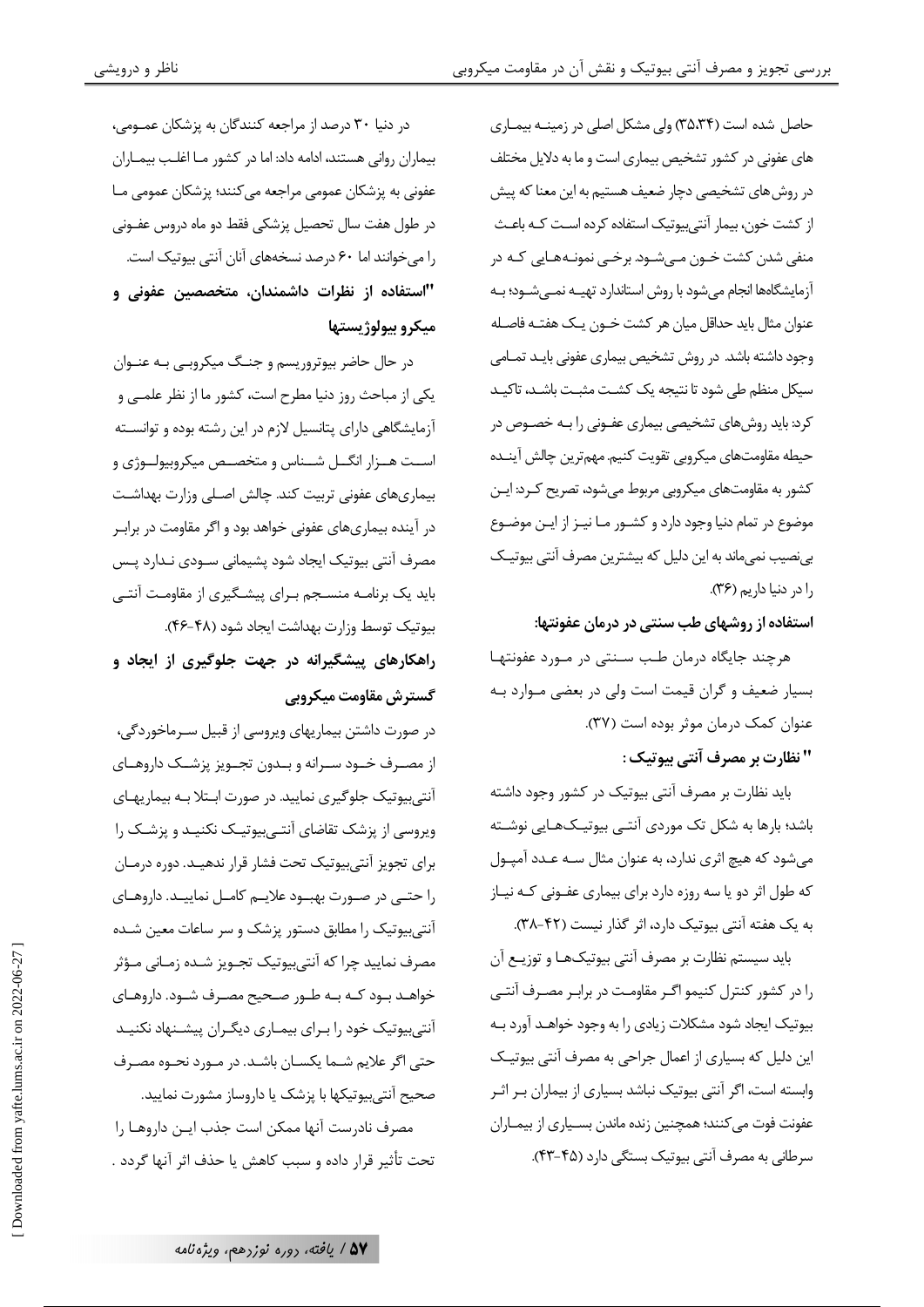در صورت فراموش کردن دوز مصرفی یا اشــتباه در نحــوه مصرف با پزشک یا داروساز مشـاوره نماییـد. در صـورتیکه پس از اتمام داروی آنتیبیوتیک، علایم بیماری هنوز ادامه پیدا کرد، به جای تهیه دوباره همان آنتیبیوتیک و تجـویز خود سرانه آن حتماً به پزشک مراجعه نماییـد. در صـورت داشتن سابقه مصرف آنتی بیوتیک در زمانی که به پزشـک مراجعه میکنید حتما ًاطلاعات کـافي را در زمینــه آنتــي-بیوتیک مصرفی خود در اختیار پزشک قرار دهید.

با توجه به افزایش مقاومت در برابر آنتی بیوتیـک، جهـان نیـاز مبرمي به تغيير الگوي مصرف و تجـويز ايــن منبــع بـا ارزش دارویی دارد. در صورتیکه مصـرف دارو بـا همــین الگــو بــاقی بماند، حتی تولید و توسعه داروهای جدید نیز نمیتوانـد مـانع از افـزايش مقاومـت نسـبت بـه آنتــ بيوتيــک باشــد. بــراي جلوگیری از مقاومت آنتے ہیںوتیکی عبلاوہ ہے عبدم استفادہ خودسرانه از آنتی،پیوتیکها، اقــداماتی بـرای کــاهش گســترش عفونت از طريق واكسيناسيون منظم، شستن مرتب دســتها و توجه به بهداشت مواد غذایی ضروری است.

باید اطلاعات دقیقے ،در مــورد درمانهــای رایــج و اثــر بخشی آنها به دست آورد تا بتوان موارد نابجای استفاده از آنتــیبیوتیــک را تشــخیص داد، زیــرا مصــرف نابجــا یــا خودسرانه آنتىبيوتيك، مهمترين علت مقاومت نسبت بـه آنتے ہیوتیک است.

استفاده از آنتیبیوتیک در مزارع و دامـداریها، یکـی از مهمترین روشهای انتقال بـه انسـان اسـت. در بسـياری از کشورها راهکارهایی بـرای جلـوگیری از آنتـی،بیوتیـک در

مزارع، دامداریها و حوضـچه هـای پـرورش مـاهی صـورت گرفتهاست.

با برداشتن گامهای ساده پیشگیری از شـیوع عفونتهـا میتوان به از بین بردن مقاومت میکروبے کمک نمود از جمله شستن دسـتها، واكسيناسـيون بـه موقـع كودكـان، جلوگیری از برقراری تماس با افراد دچار عفونت و … هرگز نباید داروهای آنتیبیوتیک را به تـدریج قطـع شـوند. ایـن حالت تدریجی باکتریها را در یک تراز تحت درمـانی قـرار داده که سبب ایجاد جهش و در نتیجه ایجاد مقاومت می-گ دد (۴۸-۵۰).

یک شرط اقتصاد مقاومتی در حوزه سلامت خودکفایی ما در تولید آنتی بیوتیک است که این مشروط به "همـت جهادی " است. این امر نه تنها مسـتلزم کـار و تحقیقـات فراوان است، بلکـه پزشــکان مـا نیــز بایــد عــزم راســخ در استفاده از آنتی بیوتیکی ایرانی داشته باشند. همچنان کـه رهبر معظم انقلاب در صحبتهای خود تاکید کردنـد کـه "ما بايد از جنس ايراني استفاده كنيم امـا توليدكننـدگان نيز بايد محصولات خود ,ا خوب ا,ائه كنند."

#### تشکر قدردانی

در پایان از همه پرسنل دانشگاه علوم پزشکی لرستان بخصوص نهاد مقام معظـم رهبـري در دانشـگاه كـه نهـال كنگره جنگ نرم و يدافند غير عامل در حـوزه سـلامت؛ را بنیان نهادند کمال تشکر و قدردانی را دارد.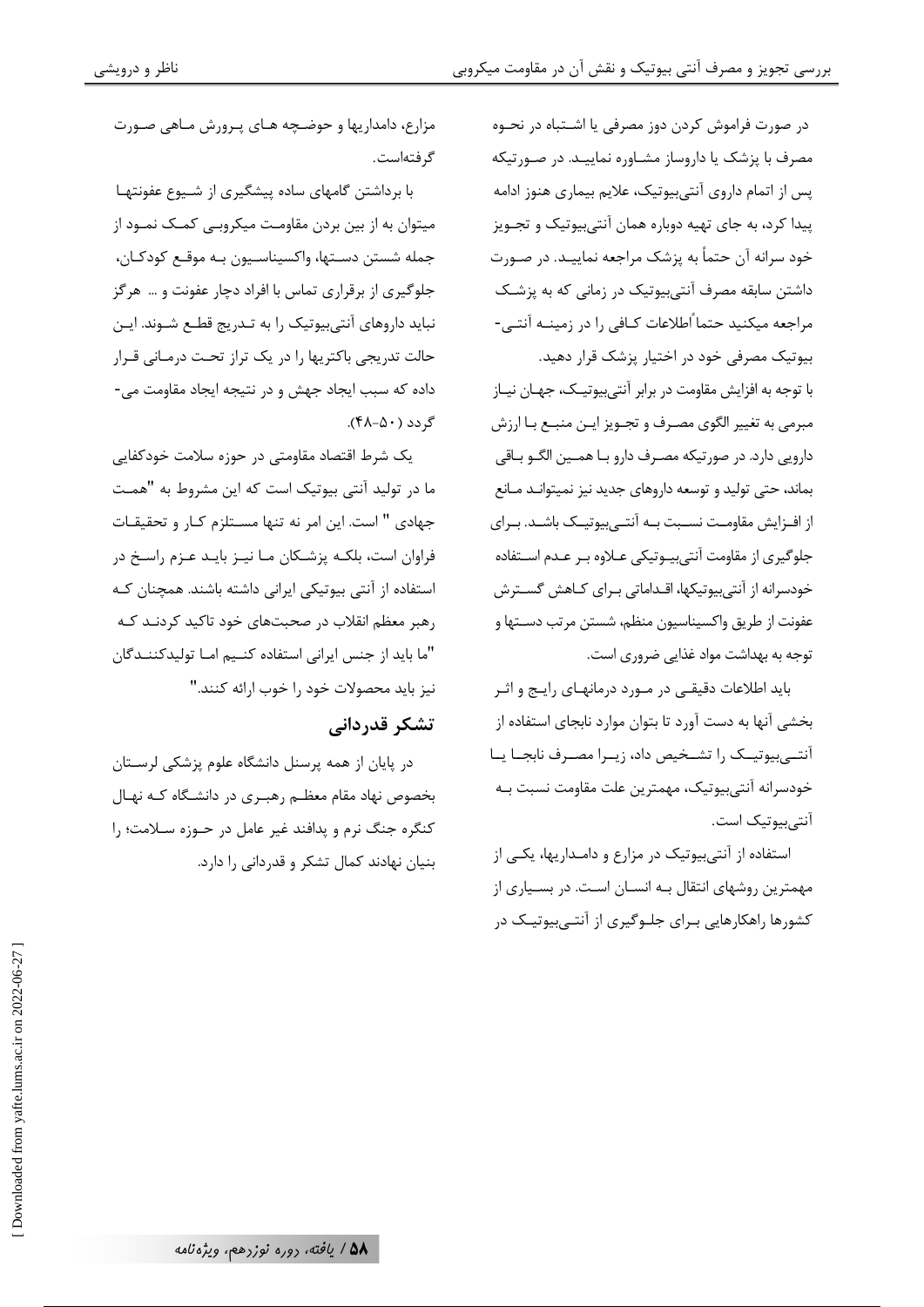### **References**

- 1. Golkar Z, Bagazra O, Pace DG. Bacteriophage therapy: a potential solution for the antibiotic resistance crisis. J Infect Dev Ctries.2014;8(2):129-136.
- 2. Gould IM, Bal AM. New antibiotic agents in the pipeline and how they can overcome microbial resistance. Virulence. 2013 ;4(2):185-191.
- 3. Wright GD. Something new: revisiting natural products in antibiotic drug discovery. Can J Microbiol. 2014;60(3):147 - 154.[PubMed]
- 4. Nazer MR. Antibiotic drugcontrol. http://asremrooz.ir/prtja 8ev8uqeatz. fsfu. html
- 5. Sengupta S, Chattopadhyay MK, Grossart HP. The multifaceted roles of antibiotics and antibiotic resistance in nature. Front Microbiol. 2013;4:47.
- 6. Centers for Disease Control and Prevention, Office of Infectious Disease Antibiotic resistance threats in the United States, 2013. Apr, 2013. Available at:http://www.cdc.gov/drugresistance/threatreport-2013. Accessed January 28, 2015.
- 7. Heidari M, Nazer MR, Kheirollahi A, Birjandi M, Zareie H.Frequency of epididymo-orchitis in hospitalized atients with acute scrotum at Shohadaye Ashayer Hospital, Khorramabad, Iran. Journal of the Pakistan Medical Association 2012;62(1): 44.
- 8. Akhavan SA, Nazer E, Yakhchali B, Nazer MR. Isolation of toluene biodegrade bacteria from isfahan. Petrochemical Soil. Journal of Environmental Science and Technology. 2012; 13(451):61-66.
- 9. E Nazer, A Akhavanesepahi, B Yakhchaly, Nazer MR. Degradation of toluene by highly efficient indigenous isolate. Advances in Environmental, 2014.
- 10. Nazer MR, Obeidavi Z, Garmsiri M, Darvishi M, Taherian P, Nouruzi S. The Prevalece Rate of HIV CO-Infection in HBV and HCV Positive Patienys in Lorestan Provience. iioabj; 7(8): 221-225.
- 11. Nazer MR, Obeidavi Z, Beiki O. Prevalence of hepatitis C genotypes in patients with hepatitis C in Lorestan province (2009-2013). Journal of Kermanshah University of Medical Sciences. 2014. (In Persian)
- 12. Mokhayeri H, Nazer MR, Nabavi M. Seroprevalence of Hepatitis B and C in Clinical Staffs (Doctor and Nurse) of the Hospitals in Khorramabad City, Western Iran .International Journal of Medical Research & Health Sciences. 2016;11(5):68-72.
- 13. Nazer MR, Darvishi M, Firouzian F. Relative frequency of drug-resistant hepatitis B virus infection in patients with hepatitis B admitted to infectious diseases clinic of Khorramabad city in 2013-2016. International Journal of Advanced Biotechnology and Research (IJBR). 2016 7(4):1484-1492.
- 14. Aghajanpour M, Nazer MR, Obeidavi Z, Akbari M, Ezati P, Moradi Kor N. Functional foods and their role in cancer prevention and health promotion: a comprehensive review. Am J Cancer Res. 2017;7(3):1-5.
- 15. Read AF, Woods RJ. Antibiotic resistance management. Evol Med Public Health. 2014;2014(1):147.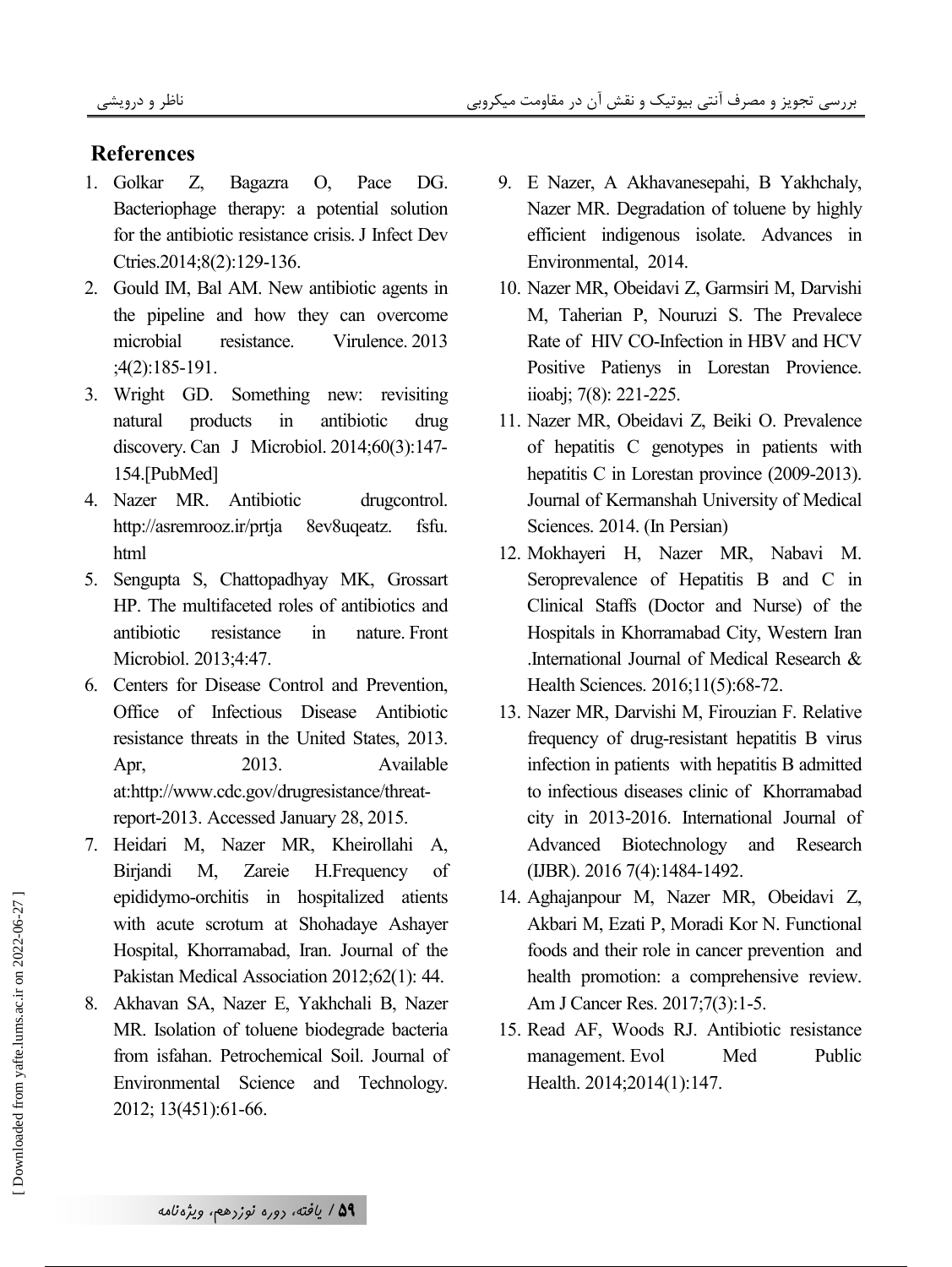- 16. Babakhani S, Shokri S, Nazer M RThe frequency and pattern of antibiotic resistance among Klebsiella spp. isolated from nosocomial infection in Khorramabad hospital. Report of Health Care, 2015.
- 17. Babakhani S, Shokri S, Nazer M RComparison frequency and Determination antibiotic resistance pattern of Klebsiella SPP. Isolated from Nosocomial infection in Khorramabad Shohadaye Ashayer.
- 18. Zibaei M, Zamani Z, Esfahani AC, Anbari K, Nazer MR. Toxoplasma infection and epilepsy: A case-control study in Iran. Neurology Asia. 2011;16(4):299-302.
- 19. Nazer MR, Rafiei Alavi E, Nazer E, Khamechi M . Prevalence of Group B Streptococcus Vaginal Colonization in The Third Trimester ofregnancy. SSU Journals. 2011;19(1):13-23. (In Persian)
- 20. Nazer MR, Rafiei Alavi E, Hashemy J. Serologic prevalence of hepatitis E in Khoramabad City, Iran, SSU Journals 2010;18(5): 451-460. (In Persian)
- 21. Nazer MR, Darvishi M, Dadashi AR.Serologic prevalence of hepatitis E in Iran and the risk of bioterrorism annals of military and health sciences research.2011;9(335):209-217. (In Persian)
- 22. Nazer MR, Shahivand M, Zare S. The prevalence of latent tuberculosis (TB) infection in Khorramabad Ashayer hospital in 2015. Yafte 2015;17(264):23-31. (In Persian).
- 23. Nazer MR, Darvishi M.Suding the level of microbial infection of mobile phones among nurses working in the ICU of hospital. Iioabj. 2016;7(7):8-12.
- 24. Ellyse Stauffer Weekly Digest: Bacterial tolerance may precede resistance; Should you finish your antibiotic prescription? 10 Feb 2017.
- 25. Luyt CE, Brechot N, Trouillet JL, Chastre J. Antibiotic stewardship in the intensive care unit. Crit Care.2014;18(5):480.
- 26. Zibaei M, Zamani Z, Chahichi A, K Anbari, Nazer MR. Toxoplasma gondii seroprevalence in epileptic patients in Iran.International Journal of Infectious Diseases. 2011;15: S95.
- 27. S Babakhani, S shokri Derikvand, Nazer M R. 1st International and 4th National Congress on Enteric Pathogens.
- 28. Nazer MR. Oil for antibiotic drug. http://www.farhangnews.ir/content/73934.
- 29. The antibiotic alarm. Nature. 2013;495(7440):141.
- 30. Nazer MR, S Salarvand, S Shokri Drikvand Two Case Reports of Rare Brucellosis Complications in Two Different Ranges of Age. SSU Journals, 2014.
- 31. Raoofi R, Nazer MR, Pournia Y. Brazilian Journal of Infectious Diseases. Seroepidemiology of hepatitis E virus in Western Iran 2012.
- 32. Salarvand S, Azizimalekabadi M, Akbari Jebeli A, Nazer MR. Challenges experienced by nurses in the implementation of a healthcare reform plan in Iran. Electronic Physician. 2017;9(4):4131-4137.
- 33. Baharvand P, Nazer MR.The Assessment of 360-Degree Instrument's Validity and Reliability for Evaluation of Medical Students' Performance. Journal of medical education development 2013;5(9): 1-6.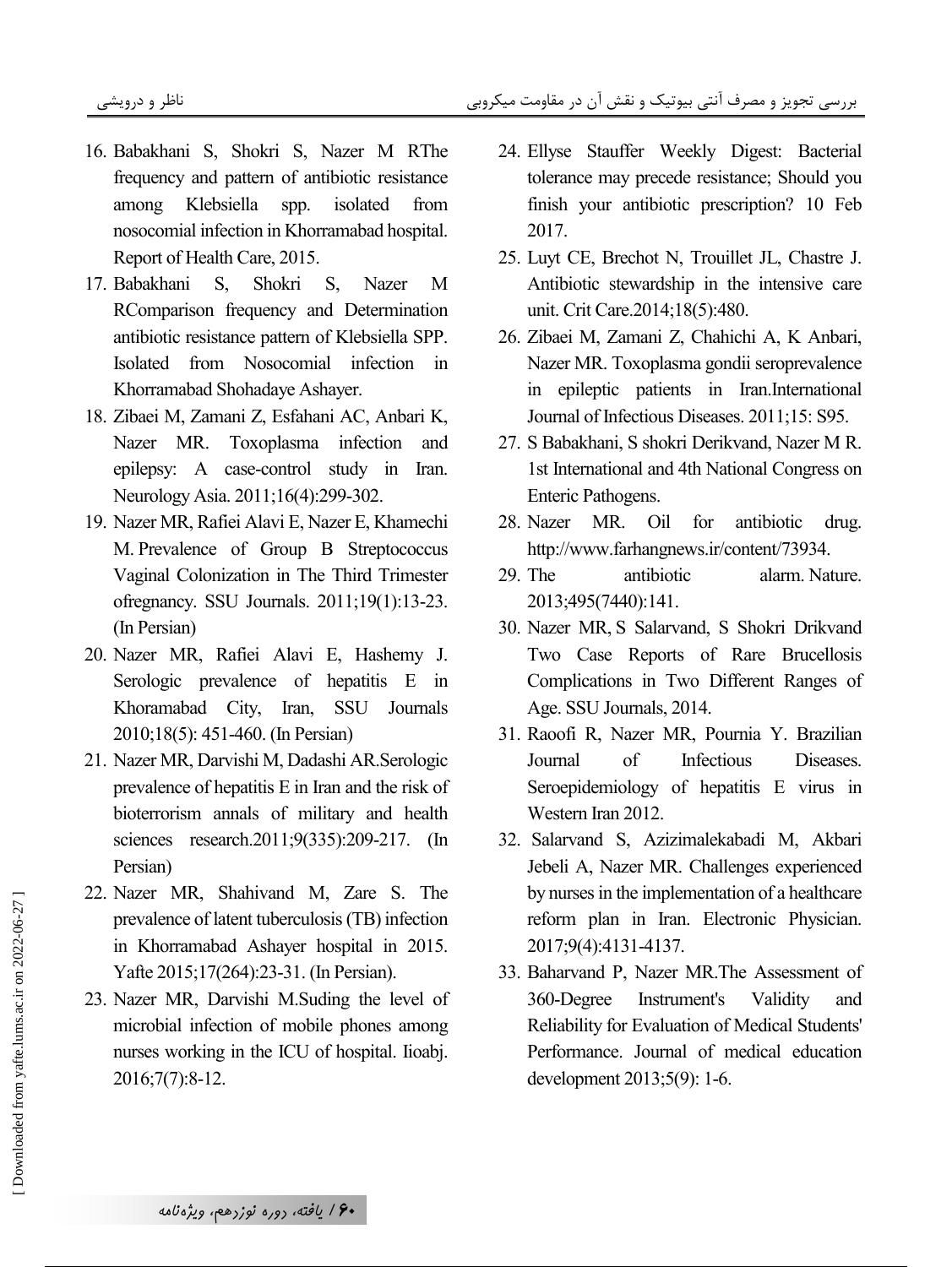- 34. Nazer MR. Epidemiology of hepatitis E virus. in: Shahsavar F editor. Hepatitis E & Iran, 1th ed.Tehran.Odaba,2012,p.16-22.
- 35. Nazer MR, Obeidavi Z, Beiranvand B, Garmsiri M. Epidemiologic Study of Risk Factors for Hepatitis C Virus Transmission in Lorestan Province (2011-14). Medical Laboratory Journal.2016;10(5):27-32.
- 36. Kevin Messacar, Kristen CampbellKelly, Pearce, Laura Pyle, Amanda L. Hurst handshake From Antimicrobial Stewardship Opens Doors for Infectious Disease Consultations.Clin Infect Dis. 2017.
- 37. Haidari M, Nazer MR Ahmadinejad M, Almasi V, Khorramabadi M. Honey in the treatment of Fournier's gangrene as an adjuvant: a cross sectional study. J Pak Med Assoc 2014;64(5):571-573.
- 38. Lushniak BD. Antibiotic resistance: a public health crisis. Public Health Rep. 2014;129(4):314-316.
- 39. Gross M. Antibiotics in crisis. Curr Biol. 2013;23(24):R1063-R1065.
- 40. Piddock LJ. The crisis of no new antibiotics what is the way forward? Lancet Infect Dis. 2012;12(3):249-253.
- 41. Open Public Consultation on possible activities under a 'Commission Communication on a One Health Action Plan to support Member States in the fights against Antimicrobial Resistance (AMR)' Health and Food Safety. 27 January 2017 - 28 April 2017.
- 42. Bartlett JG, Gilbert DN, Spellberg B. Seven ways to preserve the miracle of antibiotics. Clin Infect Dis.2013;56(10):1445- 1450.
- 43. Michael CA, Dominey-Howes D, Labbate M. The antibiotic resistance crisis: causes, consequences, and management. Front Public Health.2014;2:145.
- 44. Rossolini GM, Arena F, Pecile P, Pollini S. Update on the antibiotic resistance crisis. Clin Opin Pharmacol. 2014;18:56-60.
- 45. Allen HK J, Donato HH, Wang KA, Cloud-Hansen J, Davies E, Handelsman J. Call of the wild: antibiotic resistance genes in natural environments. Nat Rev Microbiol. 2010;8:251- 259.
- 46. Allen HK, LA Moe, J Rodbumrer, A Gaarder J Handelsman. Functional metagenomics reveals diverse beta-lactamases in a remote Alaskan soil. ISMEJ.2009;3:243-251.
- 47. Allou N, E Cambau, L Massias, F Chau, B Fantin. Impact of low-level resistance to fluoroquinolones due to *qnrA1* and*qnrS1* genes or a *gyrA* mutation on ciprofloxacin bactericidal activity in a murine model of *Escherichia coli*urinary tract infection. Antimicrob. Agents Chemother.2009; 53:4292-4297.
- 48. American Academy of Microbiology.2009. Antibiotic resistance: an ecological perspective on an old problem. Based on a colloquium held in the Fondation Mérieux Conference Center in Annecy, France, 12 to 14 October 2008. ASM Press, Washington, DC.
- 49. Van Boeckel TP, Gandra S, Ashok A. Global antibiotic consumption 2000 to 2010: an analysis of national pharmaceutical sales data. Lancet Infect Dis. 2014;14(8):742-750.
- 50. Gelles D. Merck in \$8.4 billion deal for Cubist, big maker of antibiotics. New York Times. Dec 8, 2014.